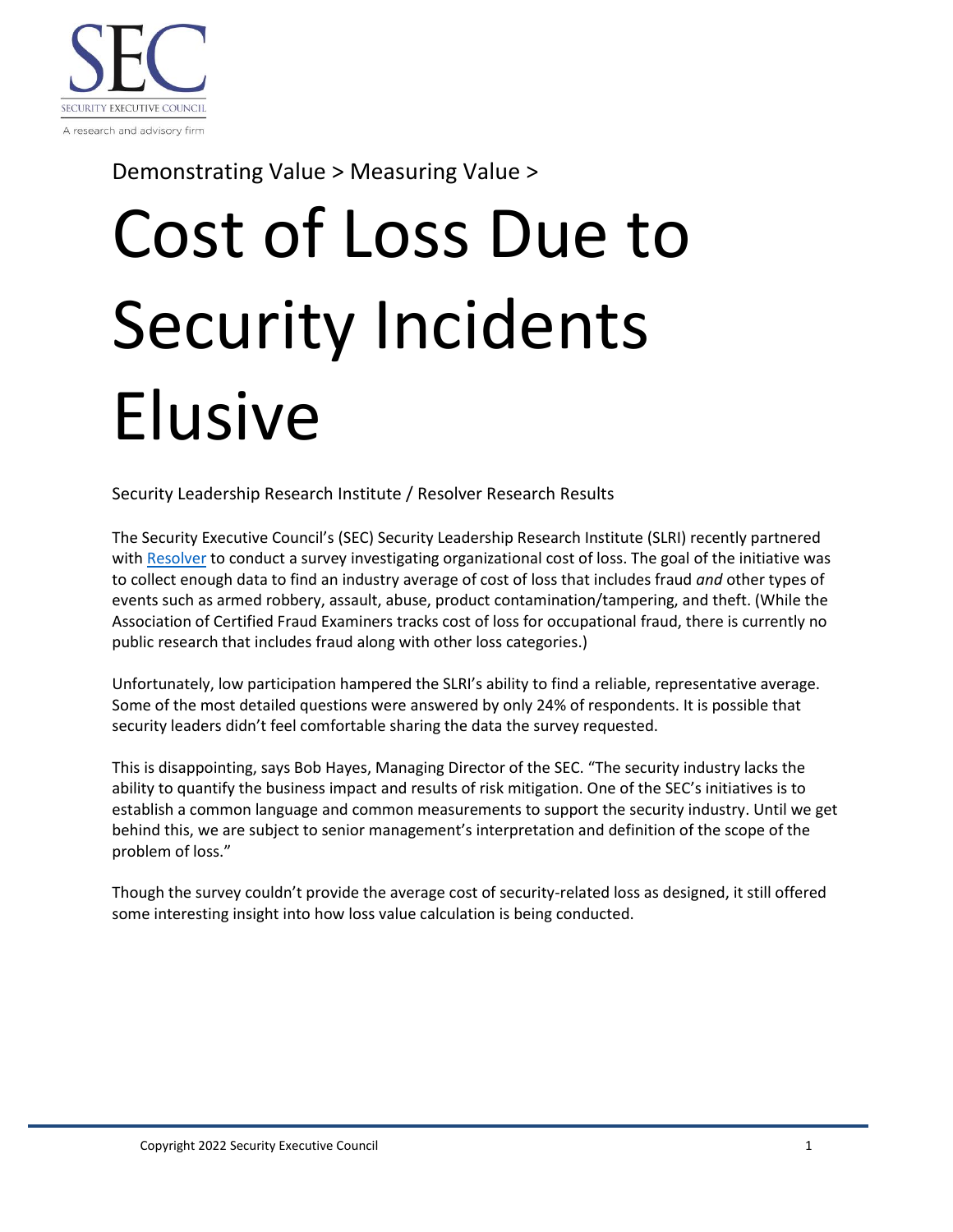

Only 52% of respondents reported that they capture or calculate incident loss values.

When asked why not, the majority answered that some other function calculates it. The survey did not ask if, in this case, Security is aware of the method of loss quantification, or whether Security has access to the loss data and calculations. Having access to this information can help practitioners inform their security mitigation program decisions.



That said, Corporate Security is still by far the most likely function to investigate loss, which appears to imply that the function that could most likely take responsibility for both loss recovery and loss prevention is not keeping track of the monetary/business value of those activities.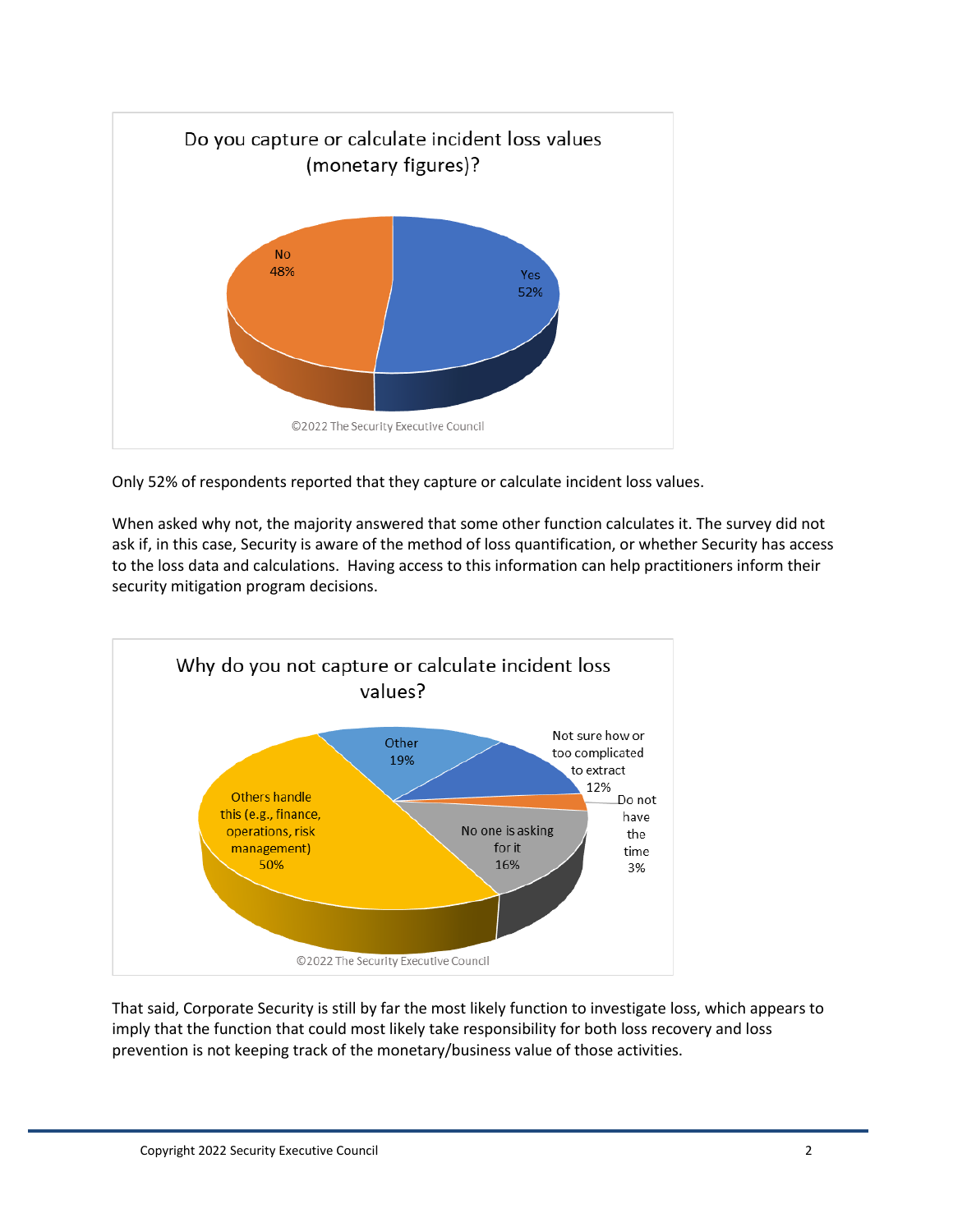

In that same vein, results only 6% of respondents reported that they calculate loss avoidance figures.



Are you calculating cost of loss or loss avoidance for your organization? We would like to hear from you if so. Contact us at [contact@secleader.com.](mailto:contact@secleader.com)